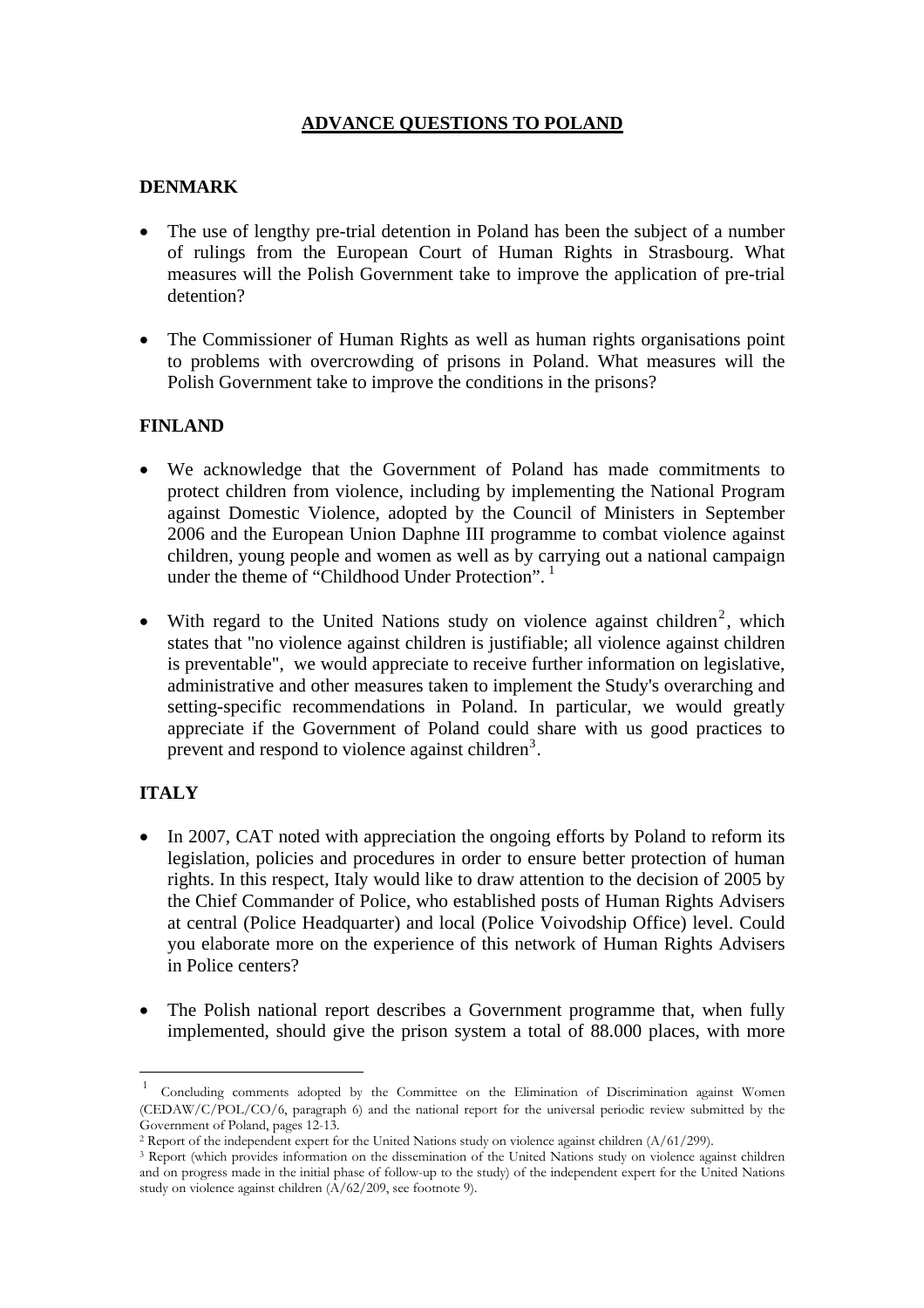average space available per inmate. Other measures have been undertaken to create the possibility of convicts serving their sentences outside penitentiaries, under a system of electronic surveillance. Could you provide more information on this programme and other initiatives undertaken to improve life conditions in prisons?

#### **NETHERLANDS**

- What is the precise procedure for the selection of judges? How is their independence guaranteed?
- What is the current status of the "lustration-process" in Poland? How does the Polish government ensure that the human rights of all individuals are protected in this process?

#### **SWEDEN**

- Civil society organizations have reported continued discrimination against homosexual, lesbian, bisexual, transgender and transsexual persons in Poland, as well as shortcomings on the part of the state in dealing with such offenses. In its national report to the 2008 Universal Periodic Review, the government of Poland referred to legislation the government is preparing to present to parliament on anti-discrimination, including with regard to sexual orientation, as well to training programmes for judicial staff. Could the government of Poland elaborate on these and other measures it is taking to ensure full equality before the law of individuals regardless of sexual orientation?
- In its general comment no. 8 (2006), the Committee on the Rights of the Child recommended all states to prohibit all forms of corporal punishment against children, stating the punishment "directly conflicts with the equal and inalienable rights of children to respect for their human dignity and physical integrity," in contravention of the Convention on the Rights of the Child. There is no unequivocal legal prohibition in Poland of corporal punishment of children. In its national report to the 2008 Universal Periodic Review, the government of Poland noted some of the measures it is taking to address the continuing occurrence of violence against children. What measures is the government of the Poland taking to ensure the sufficient legal protection of the freedom of children from physical or mental violence, injury or abuse, neglect or negligent treatment, maltreatment or exploitation in accordance with the said Convention?

#### **UNITED KINGDOM OF GREAT BRITAIN AND NORTHERN IRELAND**

- Could you please elaborate further on the role civil society in Poland played in the elaboration of your national report for this process?
- How, and by when, will the Polish government introduce equality legislation to widen participation and progression in the labour market, including for disabled people and women?